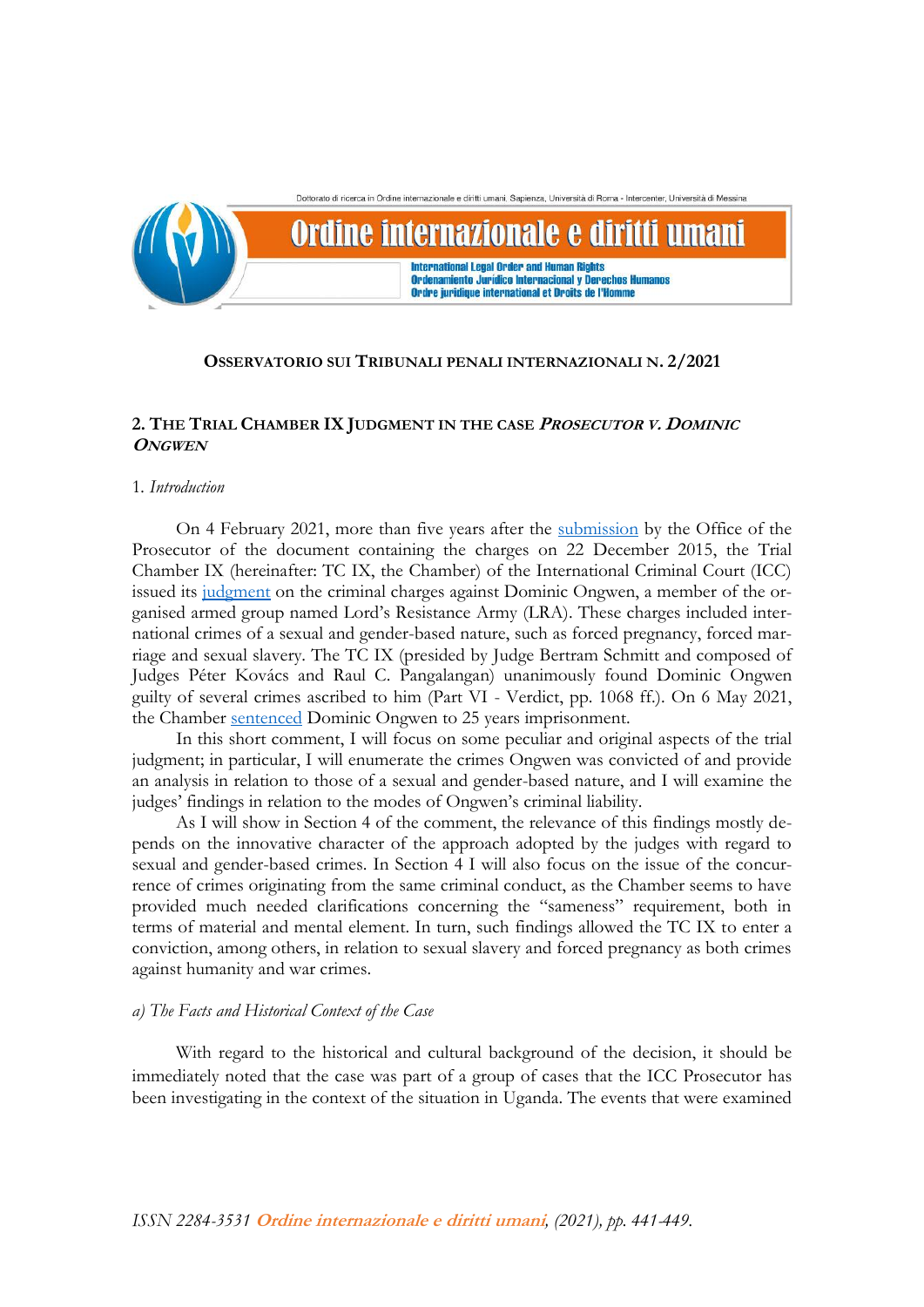by the TC IX judges cover the period from 1 July 2002 to 31 December 2005; the Chamber also considered the social and cultural context in which these events took place, namely the activities of the LRA, a non-state armed group active since the mid-1980s (para. 1). Therefore, after the establishment of the LRA and the defeat of its spiritual leader, Alice Auma, the armed struggle against the Government of Uganda was carried on by Joseph Kony. The armed activities also led to the commission of repeated violence against the local population; among the various crimes committed, there were crimes of a sexual nature and forced recruitment of soldiers under 15 years of age (para. 7). In the mid-90s, in order to counter this outbreak of violence the Ugandan government established Internally Displaced Person (IDP) camps with the aim of moving the civilian population out of rural areas and place them under the protection of the governmental armed forces (para. 10). However, this strategy was ineffective and made these camps the target of attacks by LRA troops (para. 11). At the same time, having obtained support from the Sudanese government (para. 12), in 2002 the Ugandan army started an anti-insurgency campaign (para. 13). It is against this background that the LRA launched the attacks against Ugandan villages in the context of which the crimes attributed to Ongwen would have been committed.

## *b) Procedural History of the Case*

The ICC Pre-Trial Chamber II issued an [arrest warrant](https://www.icc-cpi.int/Pages/record.aspx?docNo=ICC-02/04-01/05-57) for Dominic Ongwen on 8 July 2005, along with those for Kony, Otti, Lukwiya and Odjambo (para. 15). On 16 January 2015, Ongwen was [surrendered](https://www.icc-cpi.int/pages/item.aspx?name=pr1084) by the Central African Republic authorities to the ICC; on 26 January 2015, [he was brought before the Pre-Trial Chamber II](https://www.icc-cpi.int/pages/item.aspx?name=PR1085) (para. 16). [The trial](https://www.icc-cpi.int/Pages/item.aspx?name=pr1262)  [phase began on 6-7 December 2016,](https://www.icc-cpi.int/Pages/item.aspx?name=pr1262) with the opening statement of the Office of Prosecutor, the Victims' Legal Representative and the Victims' Common Legal Representatives (para. 19). The evidence gathering phase ended on 12 December 2019 (para. 23), while the parties to the trial submitted their closing statements on 10-12 March 2020 (para. 24).

## 2*. The History of the Accused and the Charges Laid Against Him*

The judgment has offered an examination of the personal facts of the accused, explaining how they may have affected the commission of the crimes (paras. 26 ff.). Ongwen was abducted by the LRA at the age of nine, in 1987 (para. 27). On the basis of this time frame, Ongwen was determined to be between 24 and 27 years old at the time of the commission of the crimes charged against him (para. 31). These circumstances are considered decisive to explain both his permanence in the ranks of the LRA, and to explain that he was aware of being part of a consolidated and organised system and of having climbed up the hierarchy quickly under the command of Kony.

The charges confirmed by the Pre-Trial Chamber covered 70 counts and concern both war crimes and crimes against humanity allegedly committed by Ongwen against civilians in Northern Uganda between 1 July 2002 – the time of the Statute's entry into force – and 31 December 2005 (para. 32). The TC IX divided the crimes into three macrocategories for the purpose of judging: a) crimes committed against the population of some of the IDP camps; b) crimes of a sexual and gender-based nature, committed directly by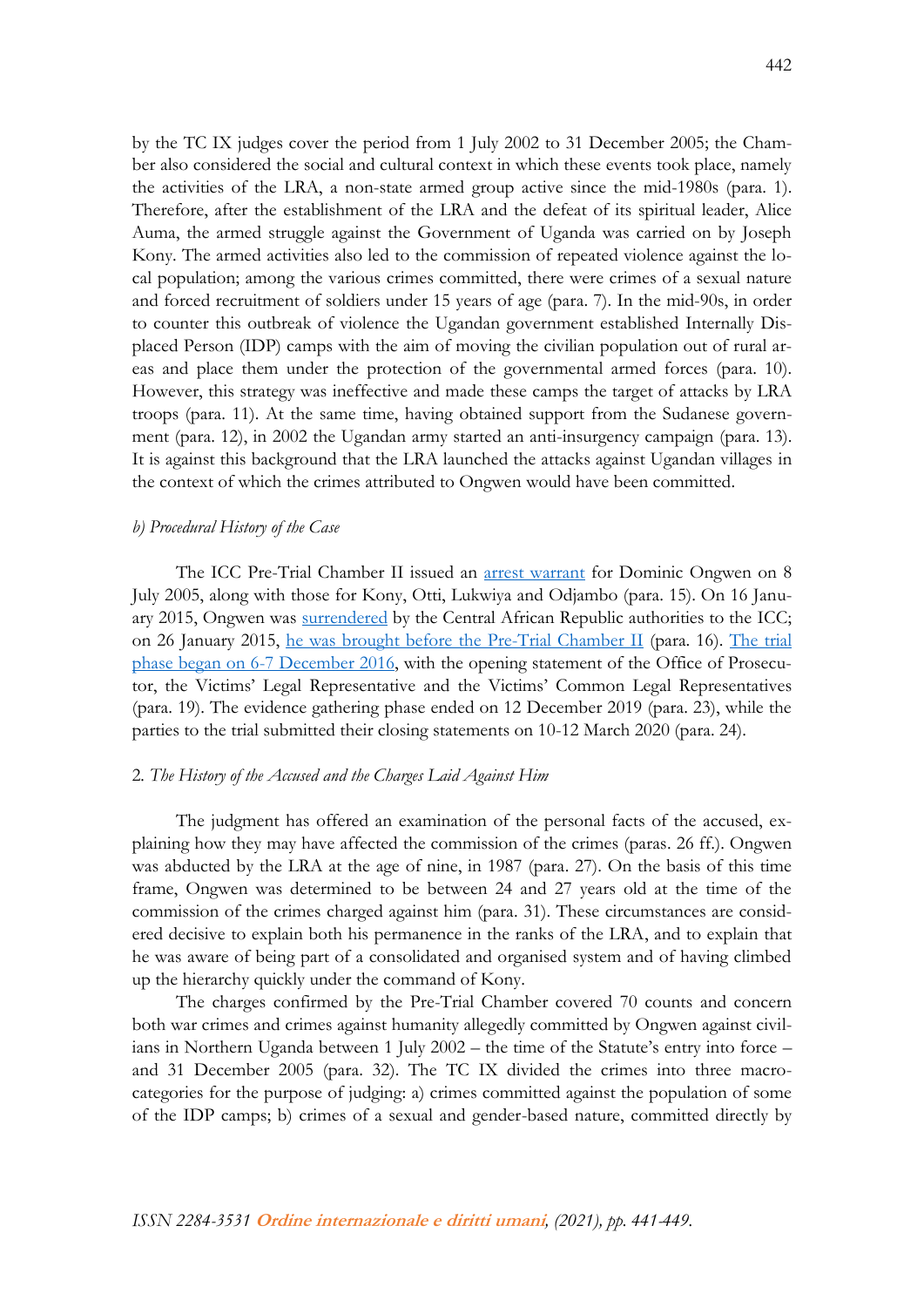Ongwen against seven women identified and called to testify; c) other crimes committed during the relevant period in a systematic manner and perpetrated indirectly or under the control of Ongwen himself (para. 33). Under the first macro-category, Ongwen was accused of having committed several crimes, including attacking the civilian population, murder, attempted murder, torture, cruel treatment and other inhuman acts, enslavement, pillaging and destruction of property (para. 34). Under the second macro-category, Ongwen was charged with forced marriage, torture, rape, sexual slavery, enslavement, forced pregnancy and outrage against human dignity – all of which characterized both as crimes against humanity and as war crimes, depending on the context in which they were committed (para. 35, and paras. 2673 ff. for a contextual analysis). The third and final macrocategory consists of crimes committed indirectly by Ongwen through his subordinates or women who forcibly lived with him, including forced marriage, torture, rape, sexual slavery, enslavement and conscription and the use of children under the age of 15 as soldiers (para. 36). For the purpose of this comment, in Section 4 I will only focus on the second macrocategory, as it consists of the crimes in relation to which the Chamber has offered the most interesting interpretation of the Statute.

## 3. *Modes of Liability and the Rejection of Grounds Excluding the Criminal Liability*

In analysing the material element of the crimes committed by Ongwen, the TC IX identified and assessed three ways in which the criminal conduct was carried out.

First, the judges focused on the crimes that the accused had allegedly perpetrated directly and with "knowledge" of committing an international crime, as required under Article 25(3)(a) of the ICC Statute (para. 2782).

The second category pertains to the indirect commission of the crime, according to which the criminal conduct is carried out by means of other persons. In this regard, the judges have to consider relationships of subordination (as in the case of the members of the Simia Brigade – see para. 2783) and control (as in the case of some women Ongwen kept as "wives" – see para. 2784). This is based on a criterion of control whereby *«the indirect perpetrator used "at least part of the apparatus of power subordinate to him or her, so as to steer it intentionally towards the commission of the crime, without leaving one of the subordinates at liberty to decide whether the crime is to be executed"*» (*see* para. 778 of *[Ntaganda](https://www.legal-tools.org/doc/80578a/)* trial judgment; and para. 1411 of *[Katanga](https://www.legal-tools.org/doc/f74b4f/)* trial judgment).

The third mode pertains to indirect co-perpetration, i.e. a joint mode of execution of international crimes. This would occur through a "common plan" designed by members of an organizational structure and implemented through their subordinates, as a result of the fact that the former could exercise control over the latter. Hence, it was necessary to show that the accused had control over the crime in question «*by virtue of his … essential contribution to it and the resulting power to frustrate its commission*» (para. 2787, citing para. 473 of the *[Lubanga](https://www.legal-tools.org/doc/585c75/)* Appeals Judgement), carried out with the knowledge that the criminal plan was being implemented (para. 2788).

With regard to the psychological element of the crimes, the TC IX also assessed the existence of possible grounds for excluding responsibility, invoked by Ongwen's defence (on the "mental disorder" defence, see also M. Fortuna, "*The 'Mental Disorder' Defence in*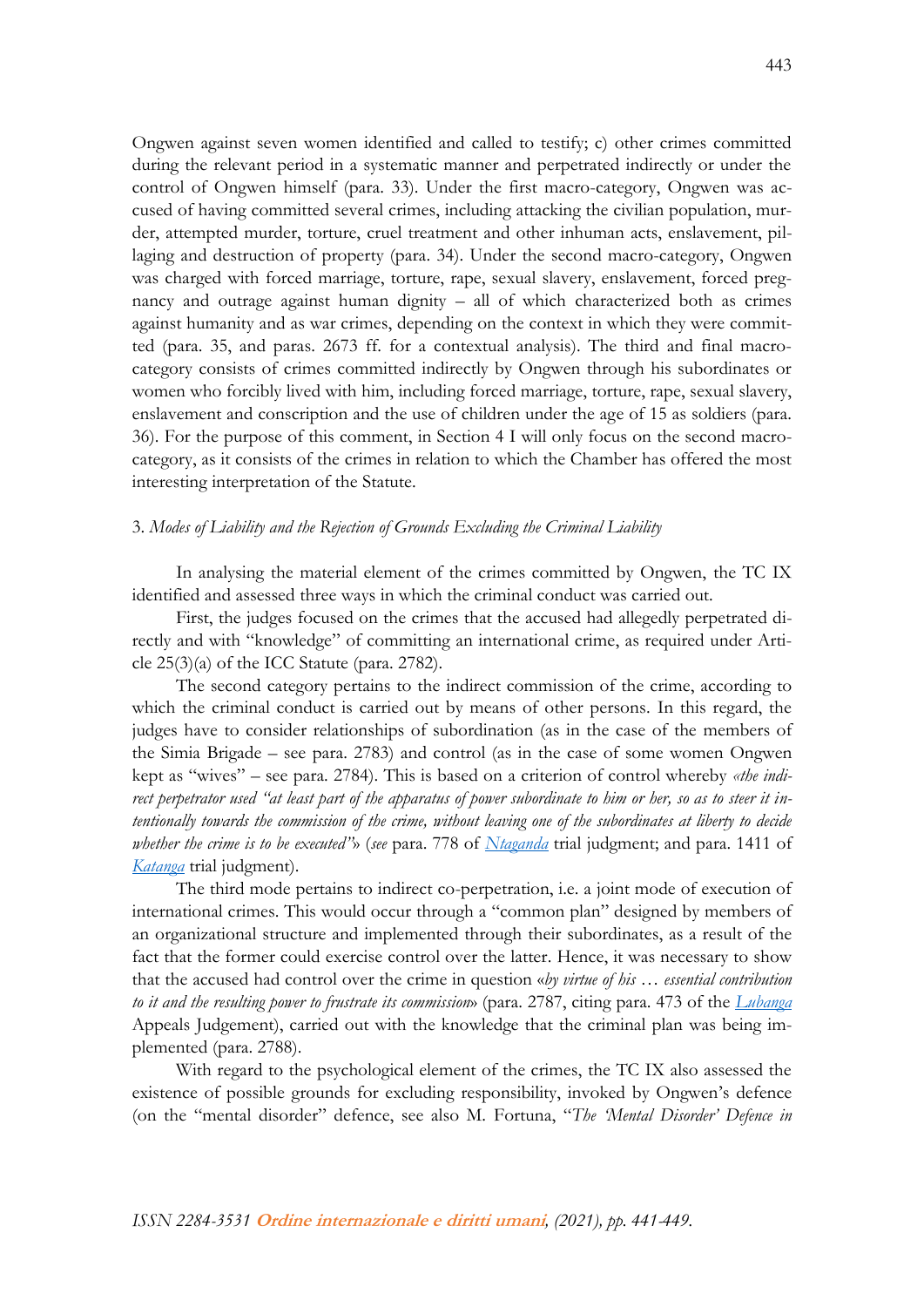*Prosecutor v Ongwen*", in *Groningen Journal of International Law Blog*, 16 February 2021, available *[here](https://grojil.org/2021/02/16/the-mental-disorder-defence-in-prosecutor-v-ongwen/)*). With regard to *mental disease*, the TC IX recalled that the defence had raised this ground on the basis of two expert reports, according to which Ongwen suffered from «"*severe depressive illness, post-traumatic stress disorder ("PTSD") and dissociative disorder (including depersonalization and multiple identity disorder) as well as severe suicidal ideation and high risk of committing suicide", and from "dissociative amnesia and symptoms of obsessive-compulsive disorder"*» (para. 2450). The TC IX, however, noted that the state of mental disease must have existed at the time of the commission of the crime, and that according to Article 31(1) of the ICC Statute such a disease must be capable of destroying «*that person's capacity to appreciate the unlawfulness or nature of his or her conduct, or capacity to control his or her conduct to conform to the requirements of law*» (para. 2452). On the basis of the testimonies given by the experts called to assess the existence of the specific symptoms (paras. 2458 ff.), the TC IX makes it clear that it must base its judgment only on the facts that have been proved, and therefore cannot judge the question of mental disease *in abstracto*, nor it can allow psychiatric analyses of the accused to be carried out at trial (para. 2501). In addition, the judges rejected the argument that the symptoms were temporarily masked by the accused (para. 2503). Such conclusions were also supported by the testimony of witnesses who had spent a considerable amount of time with Ongwen, and who did not detect any mental disease or attempt to conceal it (para. 2517). Moreover, the Chamber noted that the violent acts perpetrated by Ongwen required complex and cumbersome planning, development, control and execution by subordinates or persons under his supervision, and that this results in a general incompatibility with the mental disease as invoked by the Defence (paras. 2520-2521). Having ruled out any possible configuration of mental disease and its subsistence throughout the period during which Ongwen took part in LRA operations (paras. 2556 ff.), the TC IX concluded that the explanations provided in the psychiatric reports submitted by the defence did not meet the requirements of Article 31(1) of the ICC Statute and that the evidence the experts had offered was not reliable (paras. 2573-2574).

With regard to *duress*, the TC IX identified three elements. First, a threat of imminent death or danger or threat of imminent or continuing bodily harm against the person engaging in the conduct or against another person. In this regard, the TC IX noted that the adjectives "imminent" and "continuing" refer to the nature of the threat, and not to the threat itself, so that «[*a*] *merely abstract danger or simply an elevated probability that a dangerous situation might occur - even if continuously present - does not suffice*» (paras. 2581-2582). Second, that the person acts "necessarily and reasonably" to prevent the threat from being carried out. As to the necessity and reasonableness of the action, the Chamber must consider what the person may have done in the concrete circumstances of the case (para. 2583). Third, the person must intend to cause less harm than the perceived one to suffer. As the Statute only requires that the person intended to avoid the greater harm, the Chamber noted that such assessment depends on the character of the harms under comparison (para. 2584) considering that the first element of extreme danger had not been detected – since the conduct constituting the crimes was prolonged and systematic over time –, according to the TC IX it was not necessary to consider the other elements (paras. 2585-2586). However, the TC IX decided to assess whether a persistent threat to Ongwen's life existed at the time he committed the conduct under scrutiny (para. 2587). Among the factors the judges considered, it is worth mentioning the fact that the LRA was not under the absolute control of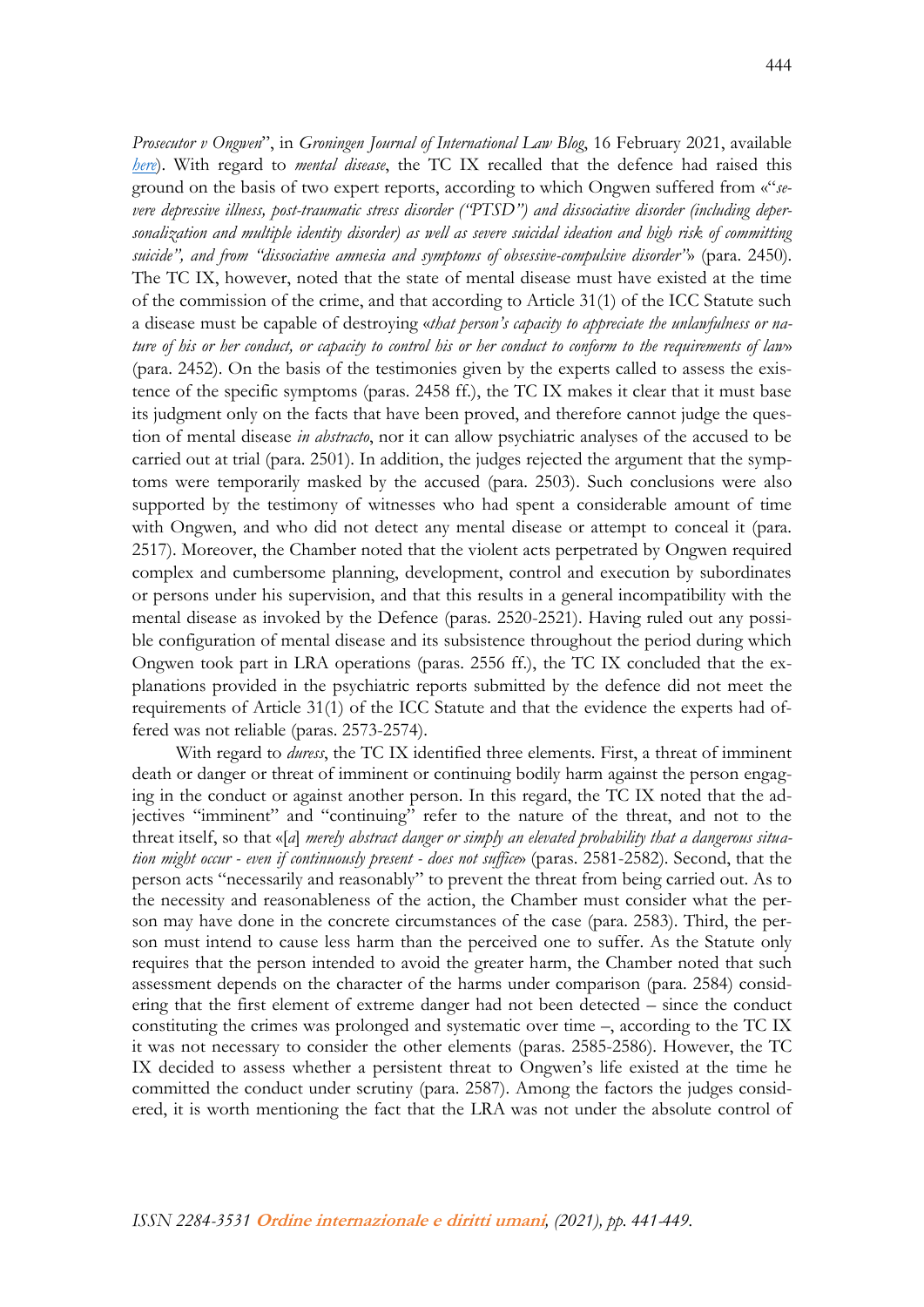Joseph Kony, but the latter relied on the cooperation of various commanders; that highranking commanders of the LRA did not always execute Joseph Kony's orders; and that Ongwen was a self-confident commander who took his own decisions (paras. 2590-2602). The TC IX also noted that the possibility of escaping for Onwen was more than feasible, but never really thought of or realized, given his interest in the activities of the LRA (paras. 2620, 2635 ff.) and the fact that he refused to surrender to the Ugandan authorities in September 2006 (paras. 2640-2641). With regard to the constraint given by Kony's "spiritual powers", the TC IX found it to be present in younger people and especially in minors abducted from the various villages and IDP camps, but less consistent for those who had grown up and moved up the hierarchy (para. 2645). Finally, the TC IX found that Ongwen's continued loyalty to Kony himself could not have led to a situation of extreme danger, since it was the accused himself who faithfully executed orders; in addition, the judges considered that the initiatives he undertook in light of his hierarchical position, including the planning of the attacks on Lukodi and Abok IDP camps, were incompatible with the mental state of someone acting under duress (paras. 2659 ff., in particular para. 2665).

#### 4. *International Crimes Committed by Dominic Ongwen*

On 4 February 2021, the TC IX has unanimously convicted Dominic Ongwen in relation to 61 counts of war crimes and crimes against humanity committed in Northern Uganda between 1 July 2002 and 31 December 2005, including 19 counts of sexual and gender-based crimes characterized as both crimes against humanity (of forced pregnancy, torture, rape, sexual slavery, enslavement, and forced marriage as an inhumane act) and war crimes (of torture, rape, forced pregnancy, and outrages upon personal dignity).

For the purpose of this comment, I will only focus on the Chambers' findings in relation to forced pregnancy, forced marriage as an inhumane act, sexual slavery, and rape. In addition, I will also examine the very interesting findings of the Chamber in relation to the concurrence of crimes – which allowed the judges, *inter alia*, to enter distinct convictions in relation to sexual slavery and forced marriage, and to convict Ongwen of conducts amounting to rape and sexual slavery as both crimes against humanity and war crimes.

## a) *Sexual and Gender-based Crimes Committed by Ongwen: Forced Pregnancy…*

With regard to the crimes of a sexual and gender-based nature in relation to which Ongwen was charged with direct perpetration, the TC IX provided a thorough examination of the testimonial evidence offered by seven women who had been kidnapped, raped, kept as "wives" (in some cases even forced to marry), and subjected to Ongwen's abuse (including being coerced to beat a prisoner to death, as in the case of P-0226 – see paras. 209-210) as well as to mental disturbances and post-traumatic anxiety, and subsequently set out its reasoning on the basis of the elements required for the commission of the abovementioned crimes (paras. 2693 ff.). In this as well as in the following paragraphs, I am going to expose the analysis of those sexual and gender-based crimes for which the Chamber offered an original or funding analysis in the ICC jurisprudence (on such findings, *see* also A. L. Kather, A. Nassar, "*The Ongwen case: A prism glass for the concurrent commission of genderbased crimes*", in *Völkerrechtsblog*, 15 March 2021, available *[here](https://voelkerrechtsblog.org/the-ongwen-case-a-prism-glass-for-the-concurrent-commission-of-gender-based-crimes/)*).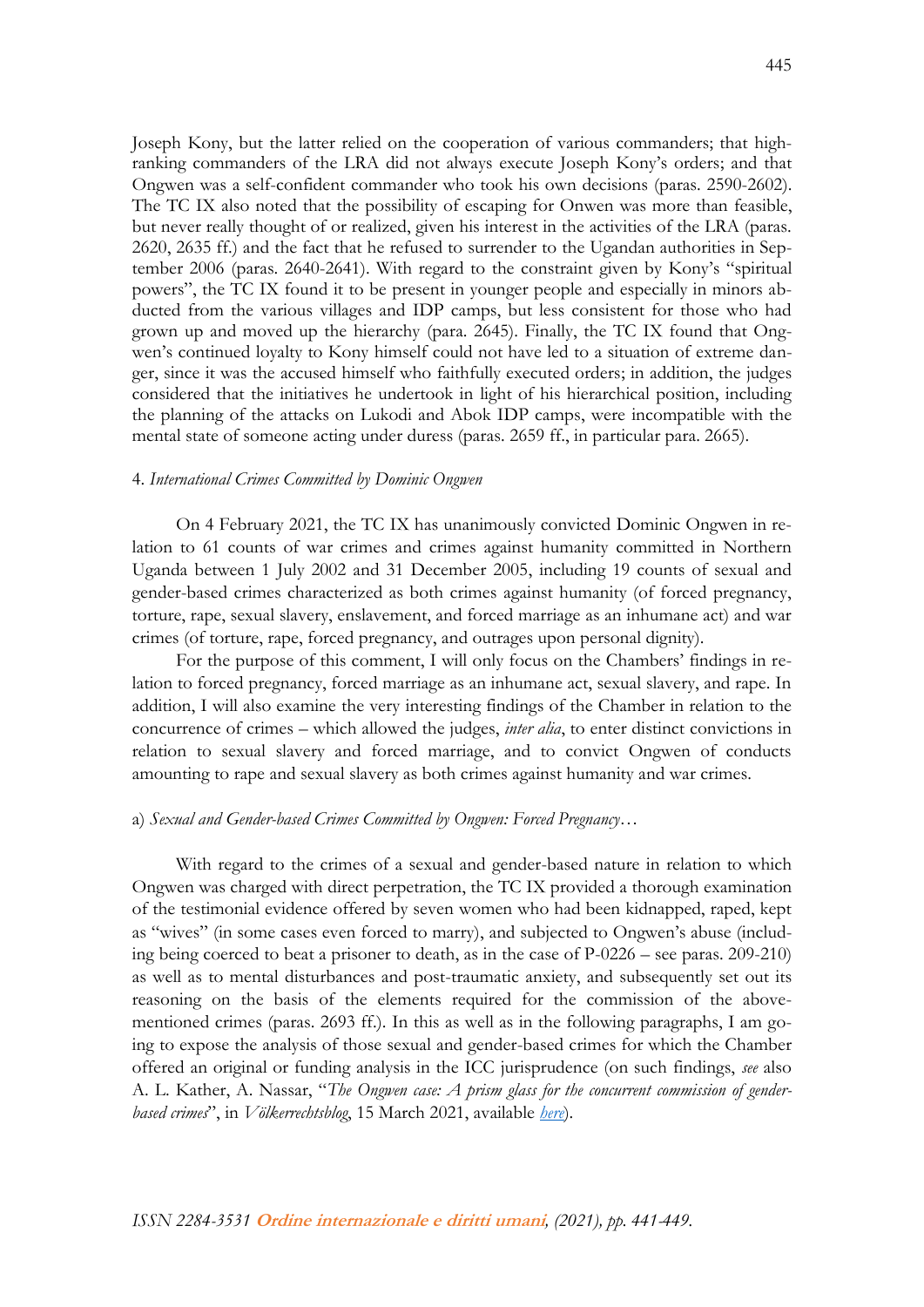The most "innovative" finding is provided by the Chamber with regard to the charges of forced pregnancy, which had never been considered by the Court as a distinct crime (para. 2717). First, the TC IX explained that such crime is detrimental to the fundamental rights of women, such as «*personal and reproductive autonomy and the right to family*» (under [Article 16\(1\)\(e\) of the Convention on the Elimination of All Forms of Discrimination](https://www.un.org/womenwatch/daw/cedaw/text/econvention.htm#article16)  [Against Women\)](https://www.un.org/womenwatch/daw/cedaw/text/econvention.htm#article16). Although the definition contained in Articles  $7(1)(g)$  and  $8(2)(e)(vi)$  of the ICC Statute was tightly negotiated by States (para. 2718, which also recalls the negotiating history and the criminal pattern of reference – namely, forced pregnancies of women during the conflict in Bosnia-Herzegovina), the TC IX found that this definition was a "delicate compromise" based on a specific *mens rea* requirement – i.e. «*affecting the ethnic composition of any population or carrying out other grave violations of international law*» (para. 2721).

The Chamber's decision to recognize independent meaning to such crime reflects two legal principles: (i) the rule against surplusage, according to which «*the legislator does nothing in vain» and «the court must endeavour to give significance to every word of a statutory instrument*»; and (ii) the principle of fair labelling, according to which «*the proper characterisation of the evil committed … is part of the justice sought by the victims*». In fact, according to the TC IX « [*t*]*he crime of forced pregnancy depends on the unlawful confinement of a (forcibly made) pregnant woman, with the effect that the woman is deprived of reproductive autonomy*» (para. 2722).

In assessing the existence of the material elements of the crime in the specific circumstances of the case, the TC IX observed that forced pregnancy may have been carried out before or during the unlawful detention, not requiring a direct action by the perpetrator; in turn, the material element can be divided into the "unlawful confinement", by which a woman is forcibly deprived of physical and travel autonomy, and the action of "forcibly made pregnant" a woman, by which a woman is made pregnant through the use of various physical or psychological constraints, without her being able to express genuine consent (paras. 2723-2725). With regard to *mens rea*, the TC IX emphasised that this must be specific and aimed at undermining the ethnic composition of the population or at committing other serious violations of international law (e.g. raping a woman or making her a sex slave,); however, it is not required that the perpetrator intended to keep the woman pregnant beyond those specific intentions. Therefore, if a prison warden keeps women forcibly made pregnant in an internment camp in order to torture them – i.e. carrying out any other violation of international law –, he/she should be guilty of forced pregnancy (paras. 2727- 2729).

In relation to Ongwen's conduct, the TC IX found that the accused had engaged in the proscribed conduct against the women described as "wives" on a repeated basis. The Chamber found no possibility for these women to leave Ongwen's home, so the conduct in question could not have been carried out by anyone else; against this background, the TC IX also noted that during the period of time under scrutiny two of these women would have given birth to a daughter and a son fathered by Ongwen (paras. 3057-3058). As regards the psychological element of the crime, in light of the fact that the acts had been committed over a long period of time and had sustained the commission of other crimes, the Chamber found that Ongwen meant to engage in the relevant conduct with the required specific purpose (paras. 3059-3061).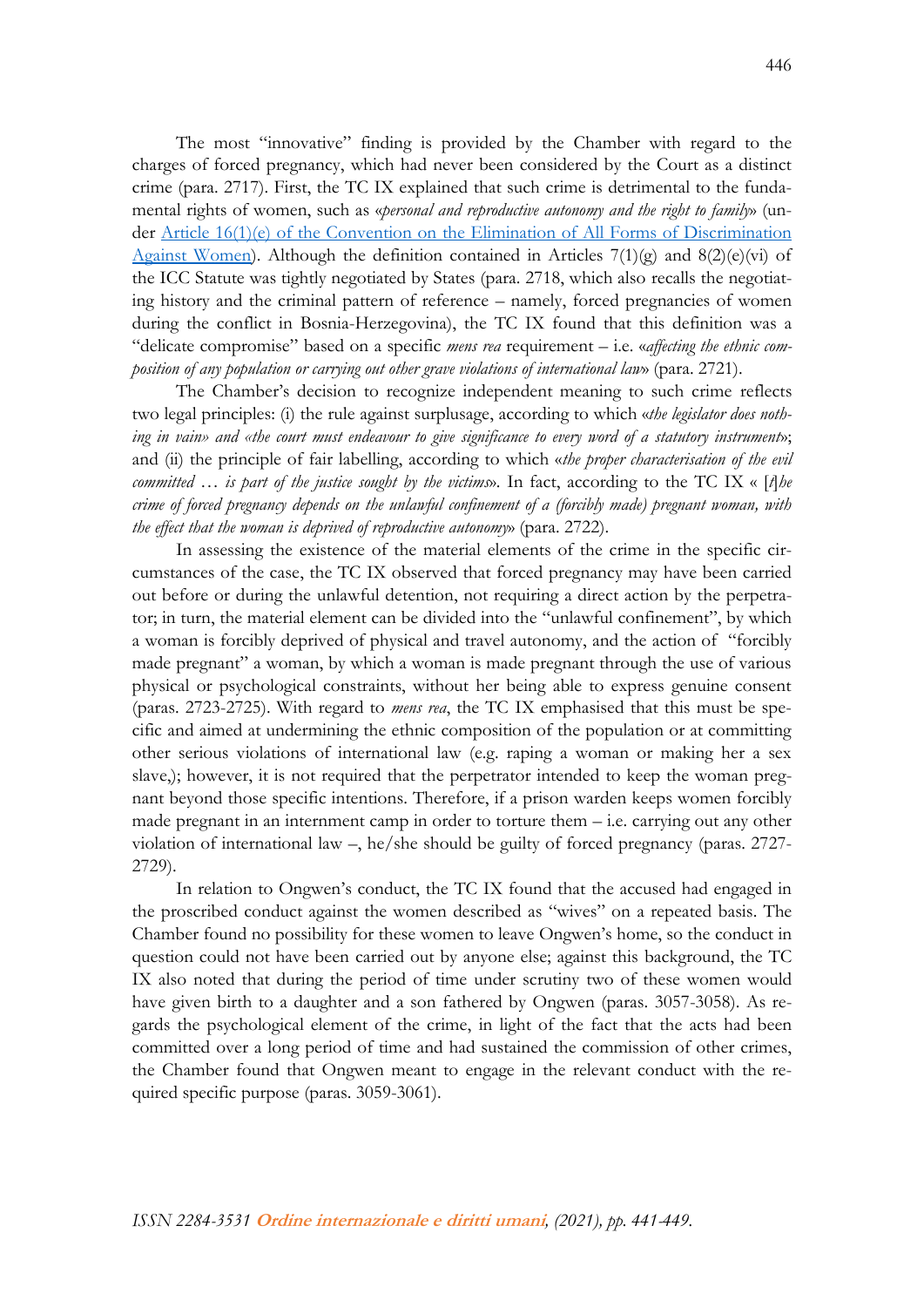## b) *... Other Inhumane Acts, including Forced Marriage*

According to the Chamber, in compliance with the principle of legality the category of other inhumane acts «*must be interpreted conservatively and must not be used to expand uncritically the scope of crimes against humanity*» (para. 2741). International jurisdictions have already characterized forced marriage as an inhumane act falling under the scope of crimes against humanity (para. 2744, which cites several international pronouncements, including [this E](https://drive.google.com/file/d/1LA9ttO7C4fgC1aSb1cAoe9ofzwDuERx5/view?ts=5c9c9bb0)CCC pronouncement, paras. 740-49). Under the practice of the ICC, the category of other inhumane acts is understood as a residual and non-exhaustive category of crimes against humanity (para. 2745). However, the Chamber found that in order to fall under this category, the conduct does not need to fall *entirely* outside any act under Article 7(1)(a)-(j), but can comprise acts falling under one or more of the enumerated crimes and be "similar" in terms of nature and gravity to those crimes (para. 2747). Therefore, the Chamber considered forced marriage to fall under this category, its underlying act consisting in «*the imposition, regardless of the will of the victim, of duties that are associated with marriage … as well as the consequent social stigma*». In fact, the status created by marriage has «*also social, ethical and even religious effects which have a serious impact on the victim's physical and psychological well-being*», since the victims «*see themselves as being bonded or united to another person despite the lack of consent*» – all the more so when forced marriage results in the birth of children (para. 2748). The harm suffered from forced marriage can thus «*consist of being ostracised from the community, mental trauma, the serious attack on the victim's dignity, and the deprivation of the victim's fundamental rights to choose his or her spouse*» (para. 2749). The relevant conduct is not comparable to that of other crimes against humanity or inhumane acts, as there are no elements such as possession of the person (as in the case of slavery) and the presence of marital status (which does not appear in rape); therefore, it should be considered as an inhumane act different from the others to be included in a residual category, which is associated with the continuous character of the crime and the perpetrator's awareness of the factual elements of the crime (paras. 2750- 2753 – on the peculiar nature of forced marriage, *see* Kather, Nassar, "*The Ongwen case: A prism glass for the concurrent commission of gender-based crimes*", *cit*.).

In light of the above, the TC IX found that Dominic Ongwen «*executed the specific legal elements of forced marriage as another inhumane act*» against five women identified as P-0099, P-0101, P-0214, P-0226 and P-0227, and that he meant to engage in his relevant conduct and to cause the above-mentioned (psychological and social) consequences (paras. 3024-3025).

### c) *... Sexual Slavery and Rape*

With regard to the characterization of conducts as sexual slavery, the TC IX noted that this is to be understood as entirely included in the conduct of enslavement (para. 2715). Therefore, the conducts of restricting or controlling the victim's sexual autonomy while holding him/her in the state of enslavement and causing such person to engage in one or more acts of a sexual nature constitute the material element of the crime. The assessment concerning the sexual nature of the conduct is made on a case-by-case basis, as it depends on the specific circumstances of the case (para. 2716). In relation to Ongwen's specific conduct, the TC IX found that the control exercised over the women with whom the accused had close relations had very often resulted in punitive acts and physical violence, as well as in a condition of general subservience on the basis of which those women were forced to obediently carry out Ongwen's orders. With respect to those women de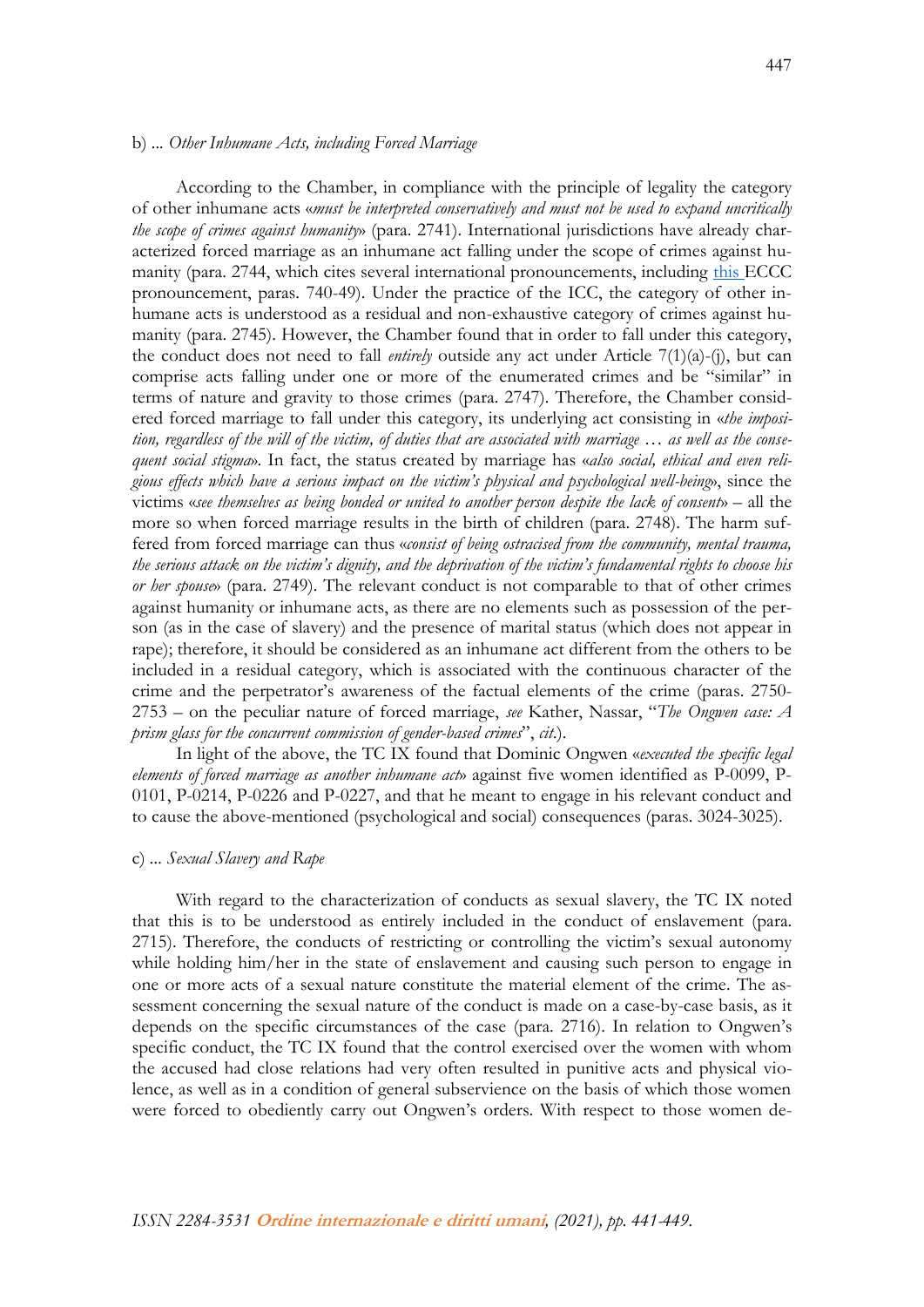fined as "wives", Ongwen would also have forced them to perform sexual acts whenever he wanted. As regards the psychological element of the crime, the Chamber held that Ongwen intended to carry out the conduct of that crime (paras. 3046-3048).

In relation to rape, the Chamber held that the defence's argument (concerning the overlap of the material elements of this crime and of the crime of sexual slavery) could not be accepted, as the principle of speciality was to be applied, according to which the relevant statutory provisions required the conducts as involving different material elements. With regard to rape, for example, the conduct consisting in the invasion of the victim's body is to be regarded as sufficient for the purposes of establishing the material element, whereas the crime of sexual slavery requires the exercise of any or all of the powers attaching to the right of ownership over the victim (para. 3037). In this regard, the TC IX considered the practice of the ICC according to which the full consumption of one crime by another may result in the impermissibility of concurrence (in particular, see para. 751 of the appeal judgment in *[Bemba et al.](https://www.legal-tools.org/doc/56cfc0/)*), but concluded that this was not the case as the crimes of rape are not «*fully consumed within the crimes of sexual slavery*» and the two crimes are not in a relation of subsidiarity (paras. 3038-3039).

### d) *Reasoning of the Trial Chamber in Relation to the Concurrence of Crimes*

With regard to the material element of the crimes, the TC IX has considered the possible concurrence of crimes against humanity and war crimes. Concurrence occurs when a given conduct can meet the legal requirements of different crimes. However, in such circumstances the principle of legality may forbid the judge to enter convictions in relation to multiple offences.

As recalled by the TC IX, under the constant practice of the ICC «*convictions may be entered cumulatively if the conduct in question violates two distinct provisions of the Statute, each having a "materially distinct" element not contained in the other*» (para. 2792). Therefore the TC IX found that under Article 20(1) of the ICC Statute, cumulative conviction is admissible under the condition that the conducts are defined by materially distinct legal elements – namely, elements which require proof of a fact not required by the other (para. 2794). However, there are situations in which crimes may nevertheless be in impermissible concurrence, such as when one offence is fully consumed by the other offence or is viewed as subsidiary to it (para. 2796, citing para. 751 of *[Bemba et al.](https://www.legal-tools.org/doc/56cfc0/)* appeals judgment). Therefore, the TC IX identified five relevant situations in terms of concurrence: (i) analogous crimes against humanity under Article 7 and war crimes under Article 8; (ii) torture and cruel treatment as war crimes under Article 8(2)(c)(i) of the Statute; (iii) torture and other inhumane acts as crimes against humanity under Articles 7(1)(f) and (k) of the Statute; (iv) enslavement and sexual slavery as crimes against humanity under Articles  $7(1)(f)$  and (g) of the Statute; and (v) rape and sexual slavery, both as crimes against humanity under Article  $7(1)(g)$  of the Statute, and as war crimes under Article 8(2)(e)(vi) of the Statute.

Against this background, the Chamber found that the contextual elements of crimes against humanity are not qualitatively different from the specific elements of the crimes, and that they require proof of facts not required by war crimes. Also considering that contextual elements «*encapsulate distinct interests*», the judges concluded that «*the two sets of crimes reflect (partly) different forms of criminality*» and cannot thus be subsumed or consumed by the